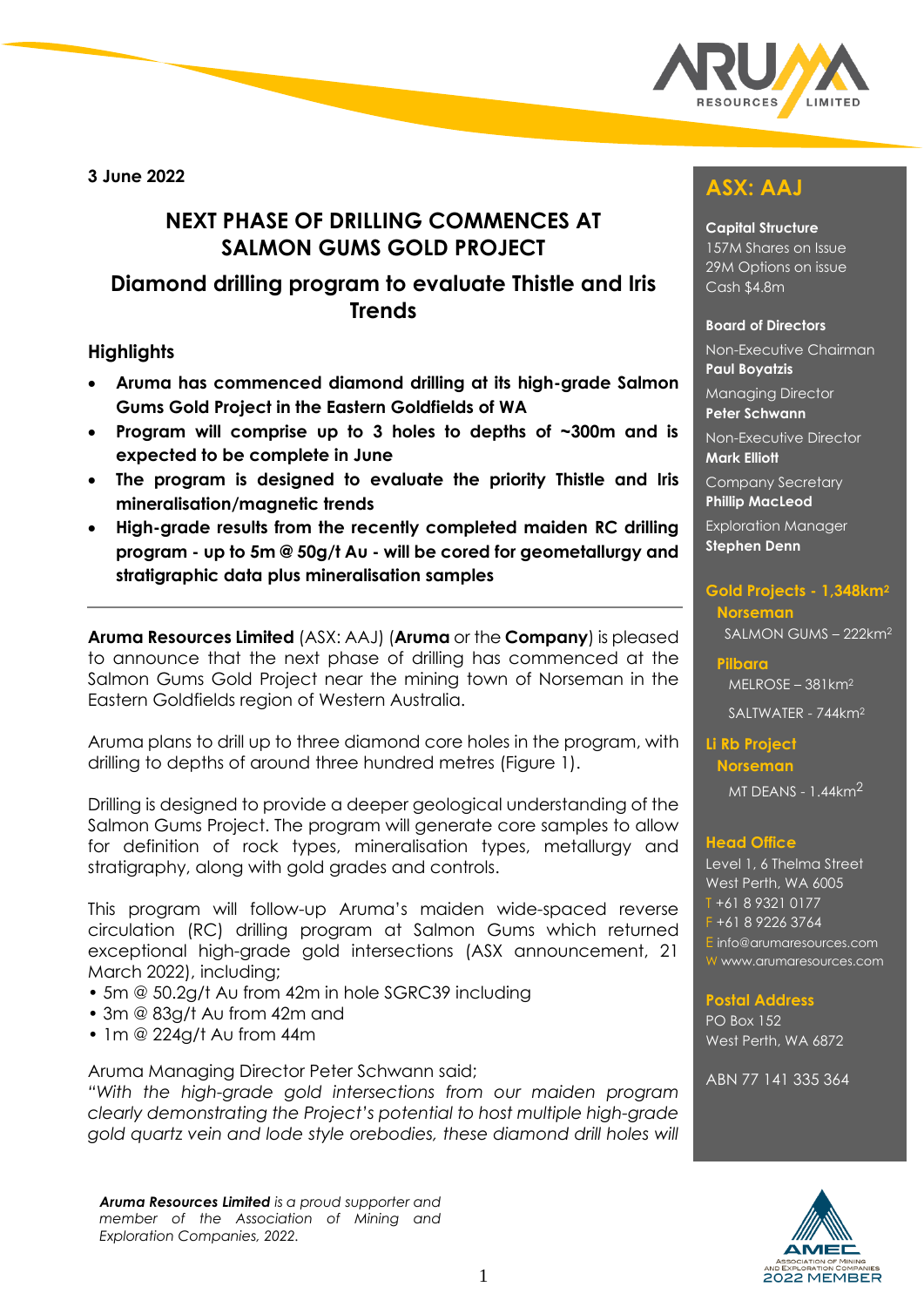

*help Aruma to better characterize and understand the Salmon Gums mineralisation and guide the next phases of field work and drilling."*



Figure 1: Salmon Gums Gold Project showing proposed diamond core drill hole locations, and drill hole locations from the recently completed wide-spaced RC drilling program

## **About the Salmon Gums Gold Project**

The Salmon Gums Project (EL63/2037, EL63/2122) covers a total area of 222km<sup>2</sup> , and is located 200km south of Kalgoorlie, and 60km south of the mining town of Norseman. The Project is situated 30km south and directly along strike in the same stratigraphy as Pantoro Limited's (ASX: PNR) rapidly expanding high grade Scotia Gold Project.

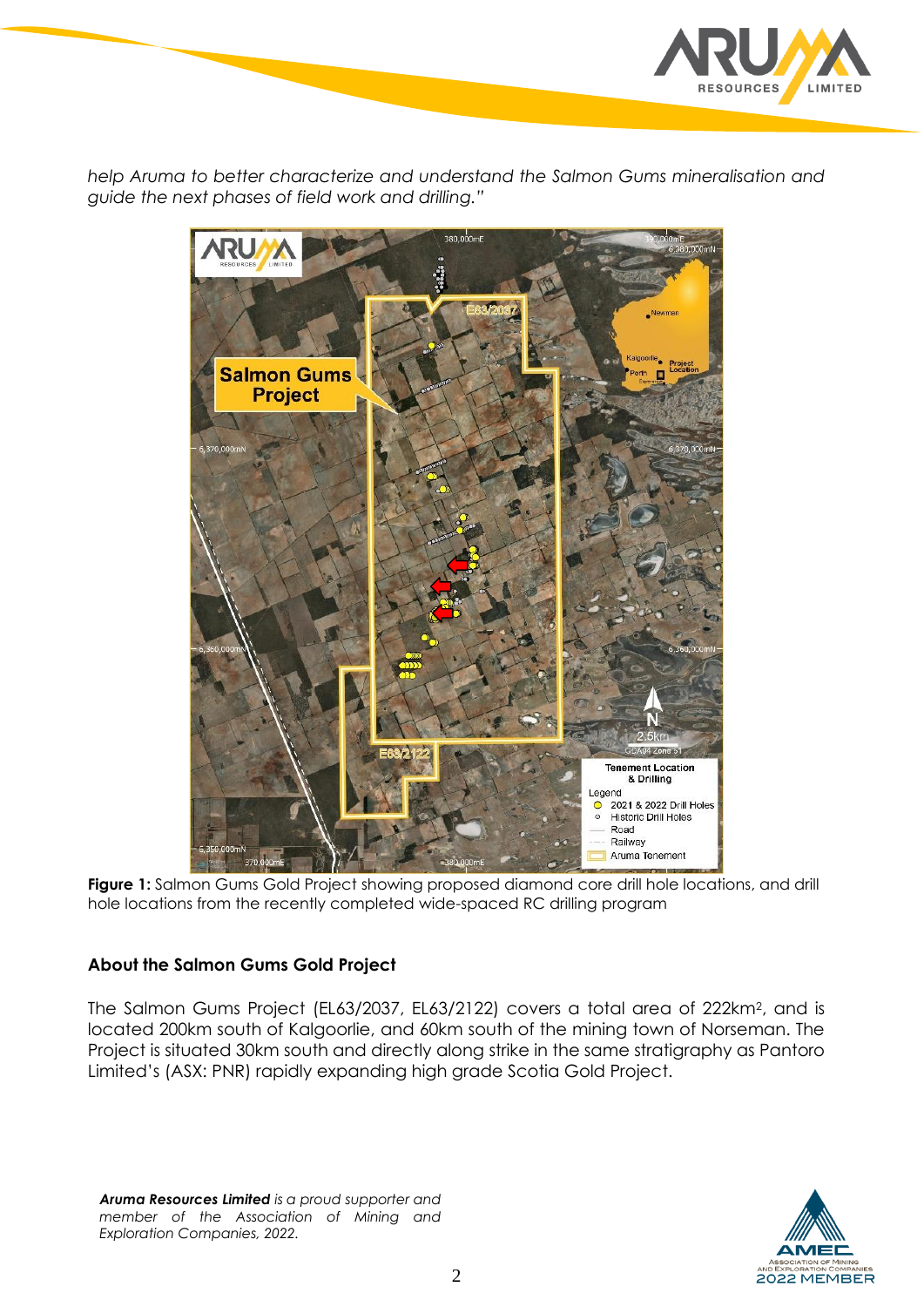

Aruma completed a total of 6,243m of RC drilling in its maiden drilling program at Salmon Gums. This consisted of an initial 2,298m in thirty three holes and a follow-up phase of drilling for 3,945 metres in thirty-nine holes.

That program reported exceptional high-grade results (ASX announcement, 21 March 2022), and further reinforced Aruma's exploration model for the potential for the Project to host a large gold system.

Significant mineralisation was intersected over a 4.3km strike and on granite-mafic contacts, which greatly increases the target zones for the whole project. Fault/dome areas were identified in the north of the Project plus the multiple high-grade zones at the Thistle-Iris trends are very promising (Figure 2).



**Figure 2:** Salmon Gums DDH locations and proposed diamond drill holes (red arrows)

Figure 2 shows the intersections at Thistle and Iris trends. It is evident that the Thistle Trend is over 500m long and open at both ends and at depth.

The interpreted cross section (Figure 3) of the Thistle Line shows the stratigraphic contact position of the mineralisation with the granitic and ultramafic units, typical of lode structures.

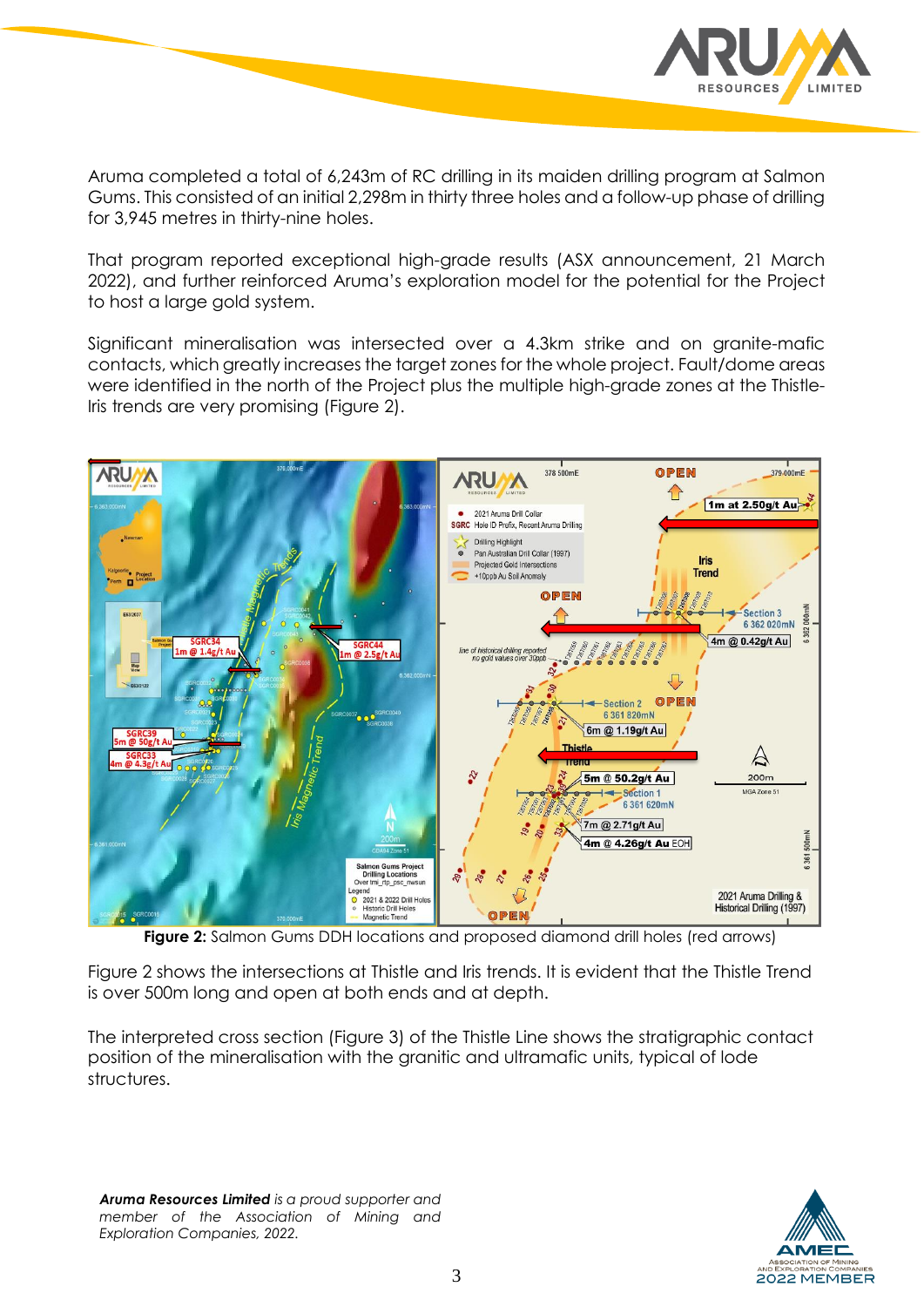



**Figure 3:** The cross section on the Thistle line at 6,361,620mN showing stratigraphy and granite

Authorised for release by Peter Schwann, Managing Director.

## **FOR FURTHER INFORMATION PLEASE CONTACT:**



## **Peter Schwann Managing Director**

Aruma Resources Limited Telephone: +61 8 9321 0177 Mobile: +61 417 946 370 E[:info@arumaresources.com](mailto:info@arumaresources.com)

#### **James Moses Media and Investor Relations**

Mandate Corporate Mobile: +61 420 991 574 E: james@mandatecorporate.com.au